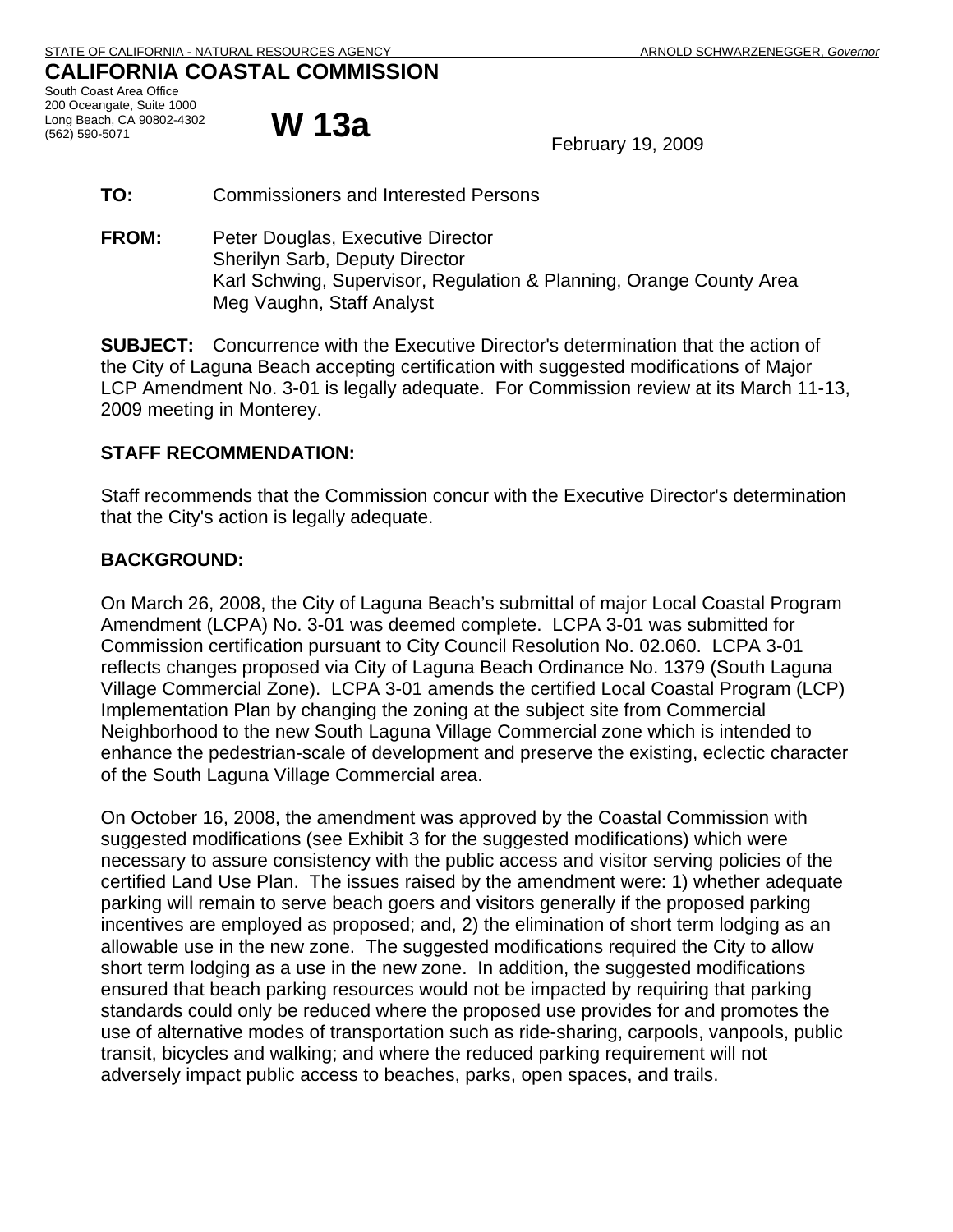On January 6, 2009, the Laguna Beach City Council adopted Resolution No. 09.003 accepting the modifications to LCPA 3-01 and adopted Ordinance No. 1492 incorporating the suggested modifications approved by the Coastal Commission into the City's certified Implementation Plan. The City has submitted the modifications to the Executive Director for a determination that they are consistent with the Commission's action on October 16, 2008 (see attachment).

As provided in Section 13544 of the California Code of Regulations, the Executive Director must determine whether the City's action is legally adequate and report that determination to the Commission. In this case, the Executive Director has determined that the City's action is legally adequate. Unless the Commission objects to the Executive Director's determination, the certification of Laguna Beach LCP Amendment No. 3-01 shall become effective upon the filing of the required Notice of Certification with the Secretary of Resources as provided in Public Resources Code Section 21080.5(d)(2)(E).

LGB LCPA 3-01 edckoff 3.09 mv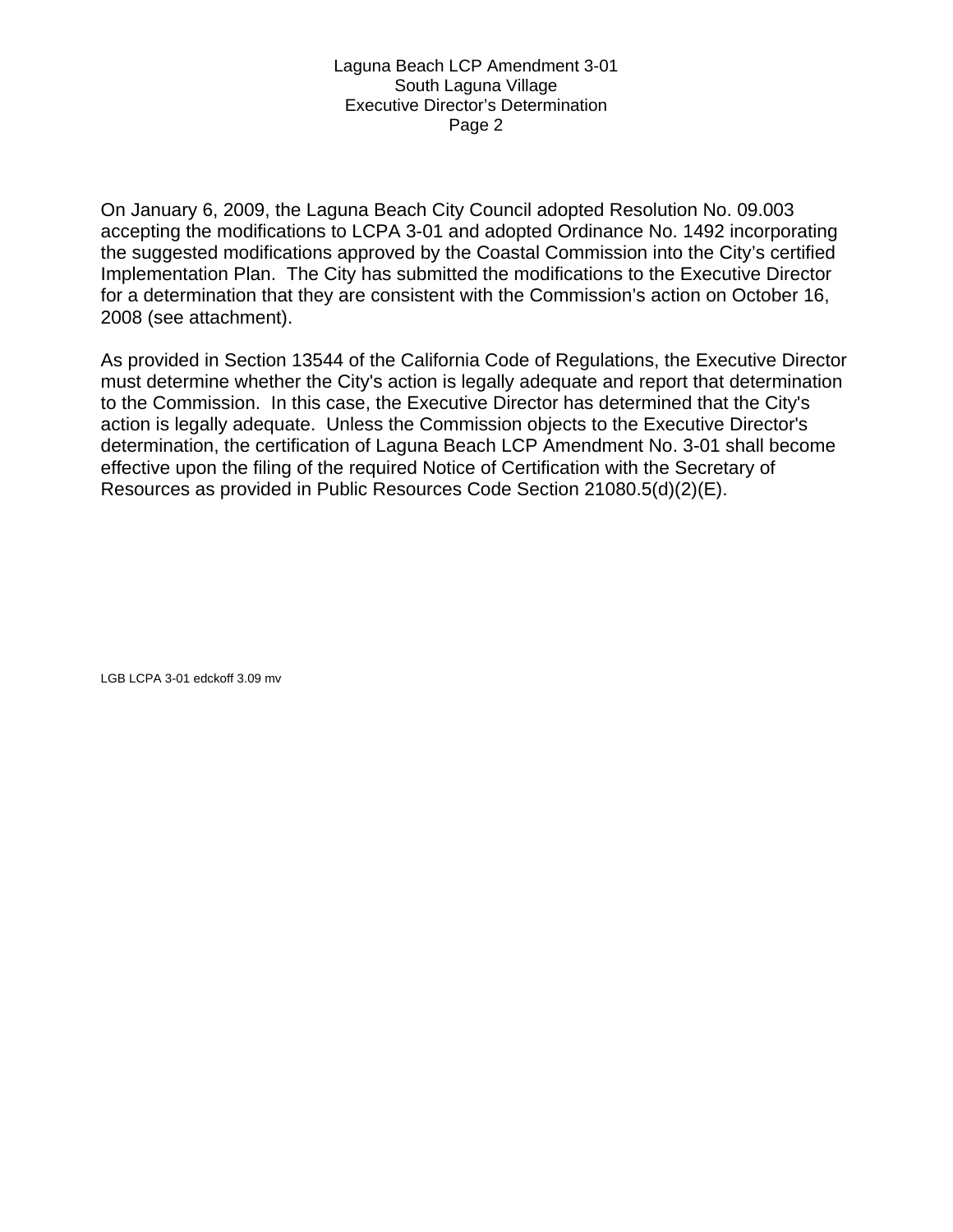$\sim$  $\omega_{\rm eff}$ 

 $\mathbb{Z}^2$ 

 $\bar{\bar{z}}$ 

|                                                                                           | <b>CERTIFIED COPY</b>                                                                                                                                                                                                                                                      |
|-------------------------------------------------------------------------------------------|----------------------------------------------------------------------------------------------------------------------------------------------------------------------------------------------------------------------------------------------------------------------------|
|                                                                                           | <b>RESOLUTION NO. 09.003</b>                                                                                                                                                                                                                                               |
|                                                                                           | A RESOLUTION OF THE CITY COUNCIL OF THE CITY OF<br>LAGUNA BEACH, CALIFORNIA, APPROVING MODIFICATIONS<br>TO THE SOUTH LAGUNA VILLAGE COMMERCIAL ZONE /<br>LOCAL COASTAL PROGRAM AMENDMENT NO. 3-01 AND<br>REQUESTING CERTIFICATION BY THE CALIFORNIA COASTAL<br>COMMISSION. |
|                                                                                           | WHEREAS, the City filed an application with the Coastal Commission for a Local                                                                                                                                                                                             |
|                                                                                           | Coastal Program Amendment to amend Title 25 by adding Chapter 25.25 entitled the South                                                                                                                                                                                     |
|                                                                                           | Laguna Village Commercial Zone; and                                                                                                                                                                                                                                        |
|                                                                                           | WHEREAS, on October 16, 2008, the California Coastal Commission approved                                                                                                                                                                                                   |
|                                                                                           | Local Coastal Program Major Amendment No. 3-01 with modifications; and                                                                                                                                                                                                     |
|                                                                                           | WHEREAS, the City Council after conducting legally noticed public hearings,                                                                                                                                                                                                |
|                                                                                           | reviewed and considered all documents, testimony and other evidence presented on the                                                                                                                                                                                       |
|                                                                                           | Coastal Commission proposed modifications to Local Coastal Program Amendment 3-01;                                                                                                                                                                                         |
|                                                                                           | and                                                                                                                                                                                                                                                                        |
|                                                                                           | WHEREAS, the City of Laguna Beach intends to carry out the Local Coastal                                                                                                                                                                                                   |
|                                                                                           | Program, as amended, in a manner fully consistent with the California Coastal Act;                                                                                                                                                                                         |
|                                                                                           | NOW, THEREFORE, THE CITY COUNCIL OF THE CITY OF LAGUNA                                                                                                                                                                                                                     |
| BEACH does RESOLVE and ORDER that the modifications to Local Coastal Program              |                                                                                                                                                                                                                                                                            |
|                                                                                           | Amendment 3-01 outlined in Exhibit "A" attached hereto are hereby approved.                                                                                                                                                                                                |
| BE IT FURTHER RESOLVED that staff is hereby directed to accurately and                    |                                                                                                                                                                                                                                                                            |
| consistently amend the text of Chapter 25.25 to reflect the modifications approved of and |                                                                                                                                                                                                                                                                            |
|                                                                                           | stipulated in Exhibit "A" of this Resolution.                                                                                                                                                                                                                              |
|                                                                                           | <b>COASTAL COMMISSION</b><br>AND BE IT FURTHER RESOLVED as follows:<br>$L G \beta L C P A 3 \cdot c T$<br>EXHIBIT # $\frac{1}{P A G E \cdot L \cdot C F}$                                                                                                                  |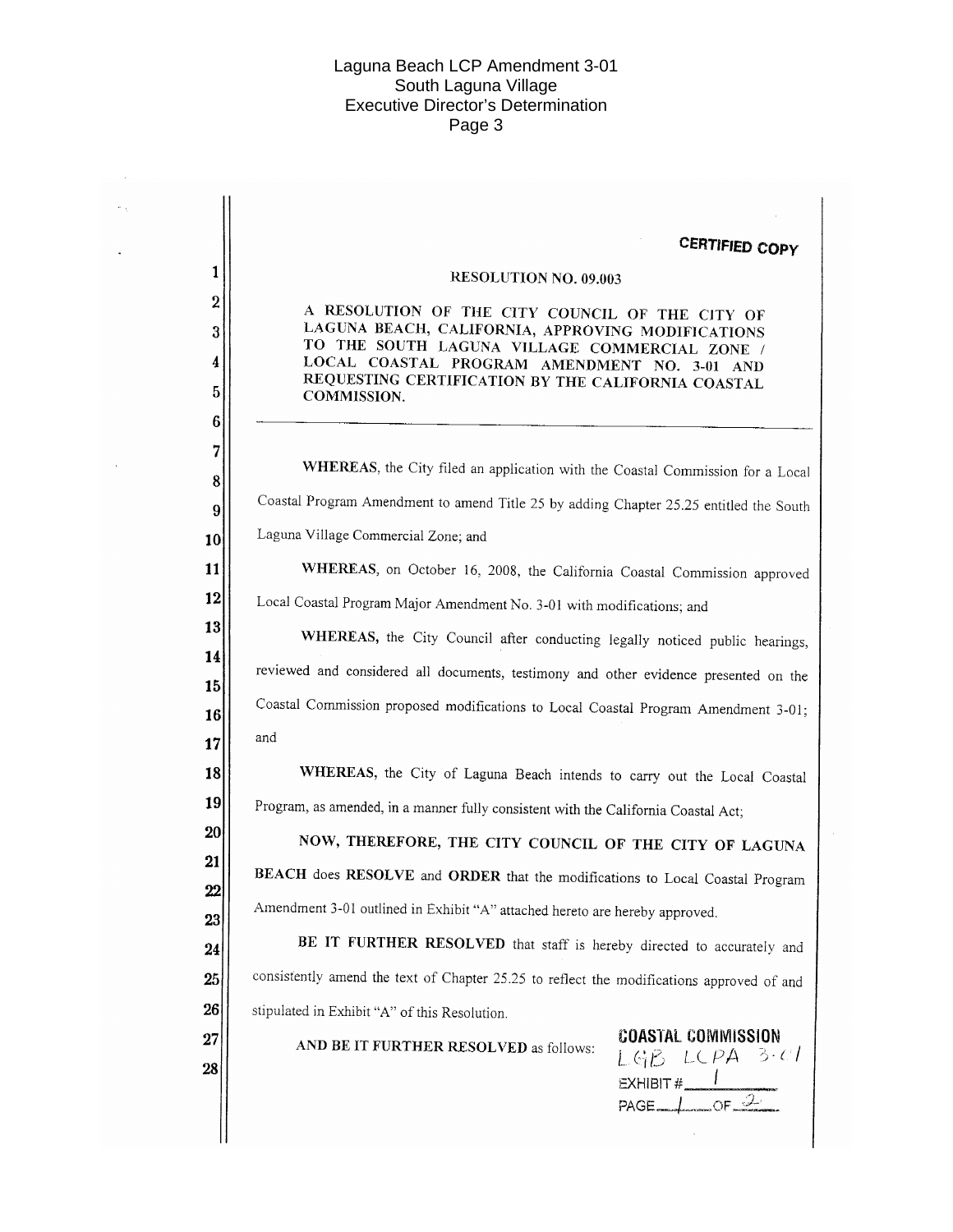$\hat{\mathbf{v}}$ 

| 1               | <b>SECTION 1.</b> That staff is hereby directed to forward the approved modifications to                                                                                          |  |  |  |
|-----------------|-----------------------------------------------------------------------------------------------------------------------------------------------------------------------------------|--|--|--|
| $\overline{2}$  | the California Coastal Commission and that the Executive Director/Coastal Commission                                                                                              |  |  |  |
| 3               | makes a determination that the modifications are consistent with the Coastal Commission's                                                                                         |  |  |  |
| 4<br>5          | action on October 16, 2008 regarding LCP Amendment No. 3-01.                                                                                                                      |  |  |  |
| 6               | <b>SECTION 2.</b> That pursuant to Section 13551(b) of the Coastal Commission                                                                                                     |  |  |  |
| 7               | Regulations, Laguna Beach Local Coastal Program Amendment No. 3-01 will take effect                                                                                               |  |  |  |
| 8               | automatically upon Executive Director/Coastal Commission certification that the City has                                                                                          |  |  |  |
| 9               | complied with the Commission's October 16, 2008 action, as provided in Pubic Resources                                                                                            |  |  |  |
| 10              | Code Sections 30512, 30513 and 30519.                                                                                                                                             |  |  |  |
| 11              | ADOPTED this 6th day of January, 2009.                                                                                                                                            |  |  |  |
| 12<br>13        |                                                                                                                                                                                   |  |  |  |
| 14              |                                                                                                                                                                                   |  |  |  |
| 15              |                                                                                                                                                                                   |  |  |  |
| 16              | ATTEST:                                                                                                                                                                           |  |  |  |
| 17              | 1. duson                                                                                                                                                                          |  |  |  |
| 18              | City Clerk                                                                                                                                                                        |  |  |  |
| 19              | I, MARTHA ANDERSON, City Clerk of the City of Laguna Beach, California, do                                                                                                        |  |  |  |
| 20<br>$\bf{21}$ | hereby certify that the foregoing Resolution No. 09.003 was duly adopted at a Regular<br>Meeting of the City Council of said City held on January 6, 2009, by the following vote: |  |  |  |
| 22              | AYES:<br>COUNCILMEMBER(S): Pearson, Iseman, Rollinger, Egly, Boyd                                                                                                                 |  |  |  |
| 23              | <b>NOES</b><br>COUNCILMEMBER(S): None                                                                                                                                             |  |  |  |
| 24              | ABSENT<br>COUNCILMEMBER(S): None                                                                                                                                                  |  |  |  |
| 25              |                                                                                                                                                                                   |  |  |  |
| 26              | The foregoing instrument is a correct copy<br>of the original on file in this office.                                                                                             |  |  |  |
| 27              | Attest January 15,2009<br>City Clerk of the City of Laguna Beach,<br>City Clerk, City of Laguna Beach, CA                                                                         |  |  |  |
| 28              | County of Qrange, State of California.<br>By:_<br>l autri<br>$\frac{3}{2}$                                                                                                        |  |  |  |
|                 | $Exh.$ $b.$ $f$ $f$<br>City Clerk                                                                                                                                                 |  |  |  |
|                 |                                                                                                                                                                                   |  |  |  |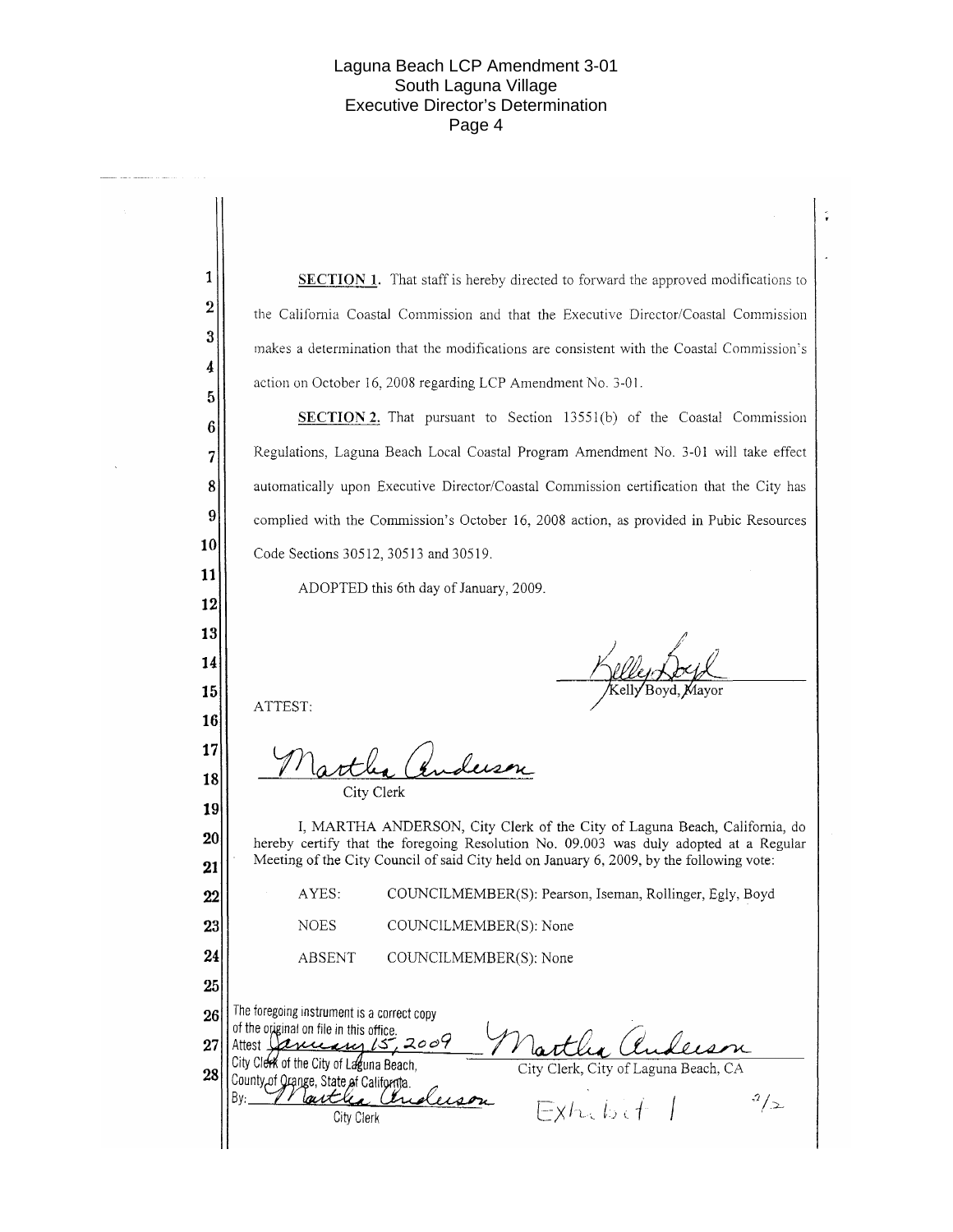#### Exhibit "A"

#### **ORDINANCE NO. 1492**

### AN ORDINANCE OF THE CITY OF LAGUNA BEACH READOPTING AND MODIFYING CHAPTER 25.25 OF THE LAGUNA BEACH MUNICIPAL CODE, RELATING TO THE SOUTH LAGUNA VILLAGE COMMERCIAL ZONE.

The City Council of the City of Laguna Beach does hereby ORDAIN as follows:

**SECTION 1.** The following zoning standards shall hereby apply to the South

Laguna Village commercial area, the boundaries of which are defined in "Exhibit A" attached

hereto.

#### SLV, SOUTH LAGUNA VILLAGE COMMERCIAL ZONE

#### **Sections:**

| 25.25.001 | Intent and purpose                                 |
|-----------|----------------------------------------------------|
| 25.25.002 | Uses permitted                                     |
| 25.25.006 | Uses permitted subject to a conditional use permit |
| 25.25.008 | Property development standards                     |
| 25.25.010 | Performance Standards/Design Criteria              |
| 25.25.020 | <b>Streetscape Guidelines</b>                      |

#### 25.25.001 **Intent and Purpose**

The South Laguna Village Commercial Area is intended to serve the commercial needs of local residents, with an emphasis on resident-serving retail. Office uses on the second floor and street-level retail uses are encouraged. Building design should be pedestrian-friendly with parking not visible from Coast Highway. The regulations of this zone are intended to enhance a pedestrian-scale of development and preserve the existing, eclectic character of the South Laguna Village Commercial area.

#### 25.25.002 **Uses Permitted**

Buildings, structures and land shall be used, and buildings and structures shall hereafter be erected, designed, structurally altered or enlarged only for the following purposes, conducted entirely within an enclosed building unless otherwise noted:

- (A) Art gallery or studio
- (B) Banks, savings and loan
- (C) Bakery
- (D) Barber shop, beauty salon, day spa and nail salon
- (E) Bookstore
- (F) Clothing, shoes, retail sales
- (G) Drug store, pharmacy
- (H) Florists and flower stands
- (I) Furniture and antique sales

### **COASTAL COMMISSION**

 $LGPB$   $LCPA$  3.01  $L(T)$ <br>EXHIBIT #  $\frac{2}{\sqrt{5}}$ PAGE / OF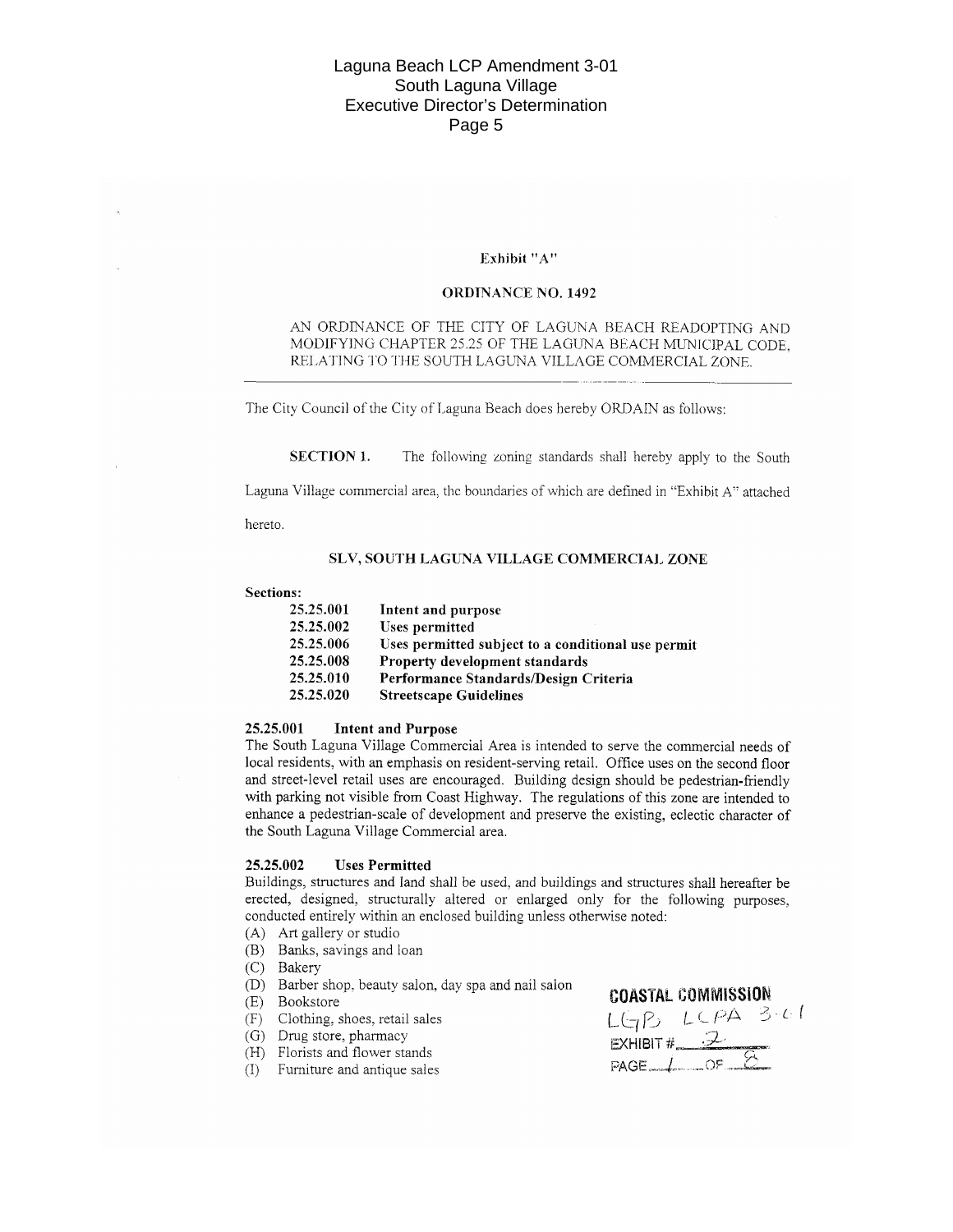- (J) Handicraft or hobby shop
- (K) Jewelry store
- (L) Music and Record Store
- (M) Musical instrument, sales, supplies, repair
- (N) Office uses, including business and professional, medical and dental office or clinic, or financial office, except for conversion from ground-floor retail
- (O) Paper Reproduction or Copy Shop
- (P) Packaging and/or postal services
- (Q) Pet grooming and supplies, excluding overnight boarding
- (R) Photographers, photo processing and photographic galleries
- (S) Plant Nursery
- (T) Retail supply stores, including but not limited to yardage, hardware, art supplies. kitchen and bath goods, etc. with no open storage of materials or equipment
- (U) Specialty food store
- (V) Trade Services: custom dressmaking, shoe repair, tailor, clock repair, electric appliance repair, etc.

#### 25.25.006 Uses Permitted Subject to a Conditional Use Permit

The following uses may be permitted subject to the granting of a conditional use permit as provided in Section 25.05.030. The existing balance of resident-serving uses in the same vicinity and zone shall be a consideration when reviewing conditional use permit applications.

- (A) Cafe, Restaurant, delicatessen and tea room, with outdoor seating, serving of alcoholic beverages, and/or entertainment only as authorized under the Conditional Use Permit. (Drive-in restaurants are not permitted.)
- (B) Market or grocery store, or mini-market
- (C) Dry cleaning/laundry facilities
- (D) Office uses, when a conversion of ground-floor retail space is proposed
- (E) Residential uses (excluding time shares) as an integral part of commercial development, but limited to not more than fifty percent of the gross floor area.
- (F) Veterinary clinic, including overnight boarding for care
- (G) Outdoor display of merchandise
- (H) Liquor sales
- $(I)$ Artists' joint living and working units, as defined in Chapter 25.16
- $(J)$ Philanthropic and charitable institutions
- (K) Automobile service stations
- (L) Health clubs
- (M) Short term lodging as defined and specified in Chapter 25.23 of this title.
- (N) Other uses the Planning Commission deems, after conducting a public hearing, to be similar to and no more obnoxious or detrimental to the public, health, safety and welfare of the neighborhood than any use listed above.

#### 25.25.008 **Property Development Standards**

The following property development standards shall apply to all land and structures in this zone.

(A) Lot Area and Dimension Standards. Parcels shall not be further subdivided for development purposes or otherwise reduced in size.

Exterbit 2 D/7.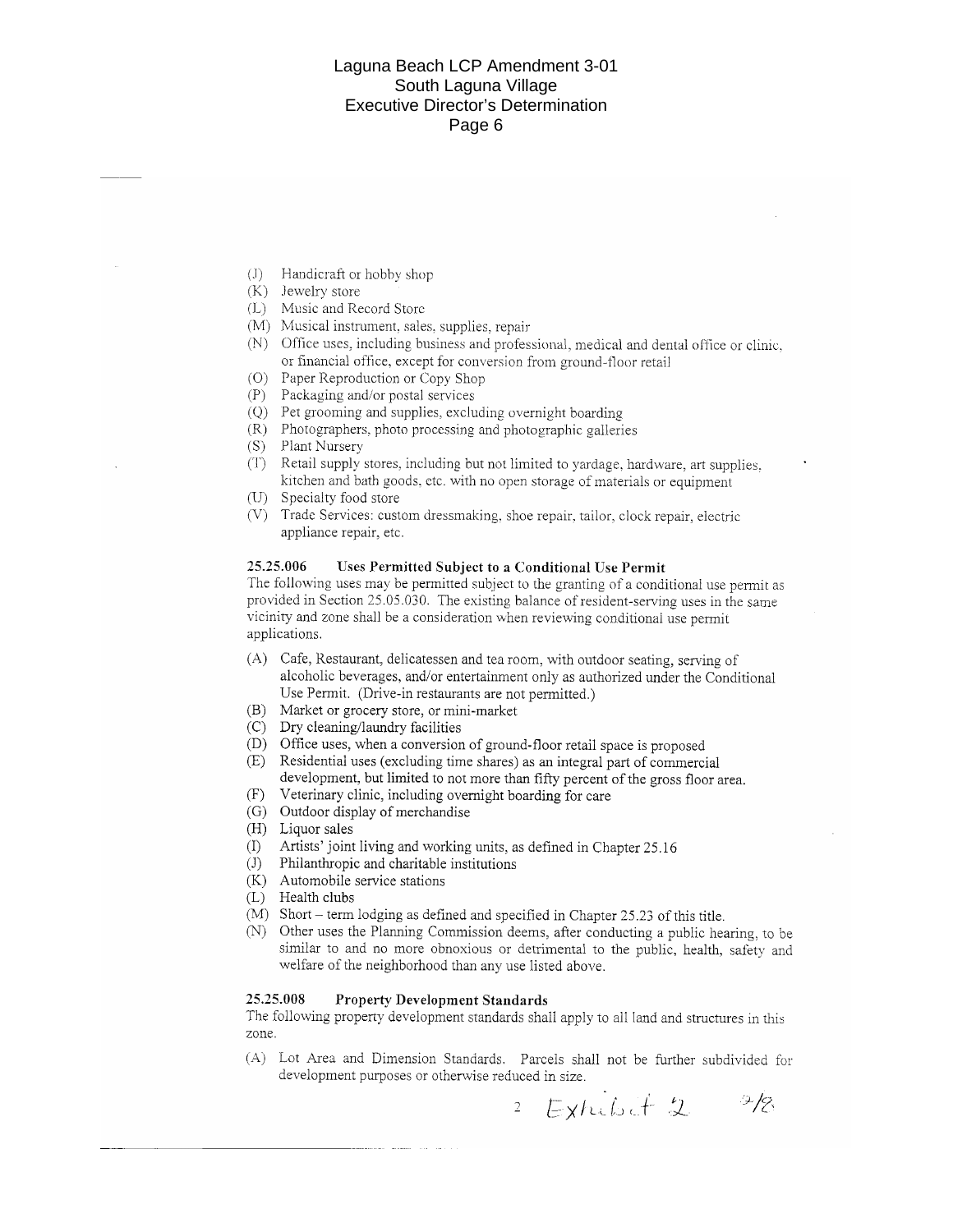- (B) Yard Area, Building Setback, Open Space and Coverage Standards for Nonresidential and/or Mixed Uses.
	- (1) The general provisions of Chapter 25.50 shall apply, except as modified herein.
	- (2) Front Yards. A front yard open space equal to five feet times the lot frontage shall be provided and maintained on each lot.

(a) Said open space shall be used for landscaping, pedestrian access or similar pedestrian facilities, accessible to the general public. Said open space may be used for open-air scating areas to serve adjacent interior restaurant uses. The dimension parallel to the front lot line must exceed the dimension perpendicular to the front lot line.

(b) Opaque walls shall be limited to three feet if erected within said open space.

- (3) Side Yards. No requirement, except where a building on the adjacent lot maintains a side yard setback, an abutting side yard of not less than three feet shall be provided, with no ground floor architectural projections allowed in such side yard. In the case where the side lot line abuts a different zone, the side yard shall be at least equal to the minimum required for that zone; if the side lot line abuts a street or alley, the setback shall be a minimum of five fcet.
- (4) Rear Yards. No requirement, unless the rear lot line abuts a different zone, street or alley, in which case the rear yard setback shall be a minimum of five feet.
- (5) Open Space Requirements. Open space shall equal twenty-five percent of the nonresidential gross floor area, exclusive of parking and driveways, which area may be used for the purposes outlined in subsection  $B(2)$  of this section. This open space is in addition to that required for residential uses and in conformance with the standards outlined in Section 25.50.010.
- (6) Space Between Buildings. No requirement, except as required by design review.
- (C) Fences and Walls. Except as provided in subsection B(2)(b) of this section, the provisions of Section 25.50.012 shall apply.
- (D) Parapets. Parapet walls shall not be permitted, unless the Design Review Board determines that use of a parapet wall(s) would not reduce the compatibility of the project with the site and adjacent properties or the parapet wall(s) is found to be necessary to screen roof-mounted equipment.
- (E) Design Review. All buildings, structures and improvements are subject to design review as provided in Section 25.05.040.

(F) Building Height Standards.

(1) No building or structure in this zone shall have a height greater than the following:

| (a) | <b>Rear Lot Line Above Street</b> | Maximum Height Permitted      |
|-----|-----------------------------------|-------------------------------|
|     | (Slope in Percent)                | Above Rear Lot Line (in feet) |
|     | $0$ to 5                          | 22                            |
|     | $5+$ to 10                        |                               |
|     | over 10                           | 12                            |
| (b) | Through Lot                       | Maximum Height Permitted      |
|     | (Slope in Percent)                | Above Upper Curb Elevation    |
|     | Οr                                |                               |
| (c  | Rear Lot Line Below Street        | Maximum Height Permitted      |

(Slope in Percent)

Above Curb Elevation (in feet)

 $3/2$  $3$  Extribit 2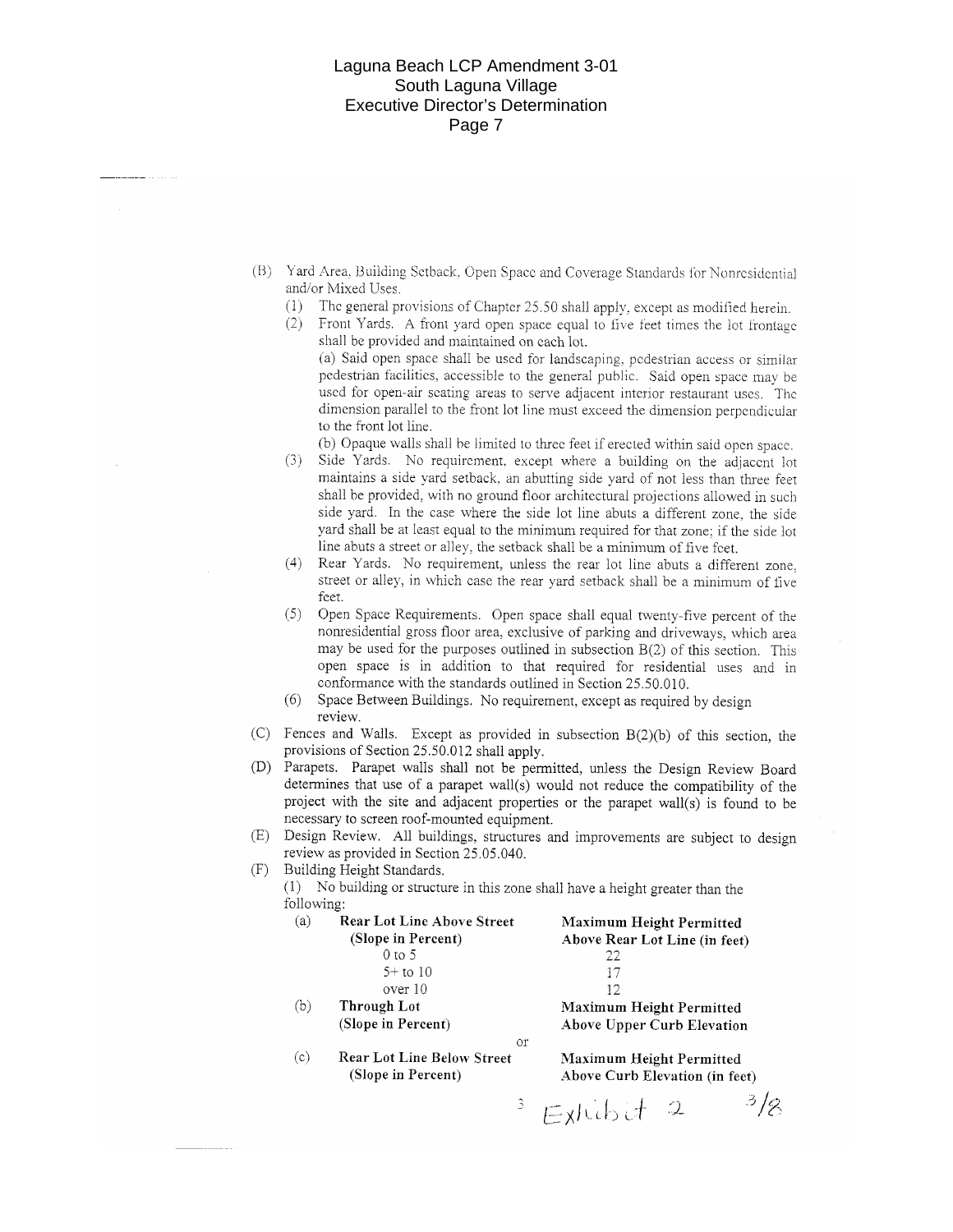| $0 \text{ to } 5$ | 27 |
|-------------------|----|
| $5+$ to 10        | 25 |
| Over 10           | 20 |

(2) Building Height shall be limited to two stories, not to exceed the above height limits or twenty-two feet, excluding roof, as measured from the curb, whichever is more restrictive. The maximum height, including roof and mechanical equipment enclosures, shall not exceed an additional five feet above the twenty-two foot limit. No point of building elevation height shall exceed thirty feet as measured from natural or finished grade, whichever is more restrictive. These building heights represent the maximum permitted and may be reduced as determined appropriate by the design review board.

(3) Refer to Chapter 25.51 for other standards related to building height. The provisions of Section 25.50.004 (D) pertaining to additional building setbacks shall apply only to the rear setback.

- (G) Parking Standards. The provisions of Chapter 25.52 shall apply, except that setbacks for parking lots shall be five feet from the ultimate right-of-way, sidewalk, alley or adjacent building, and except as modified herein.
	- (1) Incentives. The City Council may approve a conditional use permit, upon recommendation by the Planning Commission, to reduce the parking standards required under Chapter 25.52 in accordance with the Incentives provision in such Chapter. Additionally, the parking standards may be reduced where the proposed use provides for and promotes the use of alternative modes of transportation such as ride-sharing, carpools, vanpools, public transit, bicycles and walking; and where the reduced parking requirement will not adversely impact public access to beaches, parks, open spaces, and trails and in accordance with the following conditions:
		- (a) The proposed use is a sidewalk café having outdoor seating available to the general public as well as restaurant customers, which contributes positively to the local pedestrian environment. The parking reduction may be granted on a temporary, seasonal or permanent basis and shall be limited to a maximum of five spaces.
			- or
		- (b) The proposed use is a restaurant that is determined to primarily serve the needs of the local residents and which contributes positively to the character of the South Laguna Village Commercial area. The parking reduction shall be limited to a maximum of three spaces.

#### <u>and/or</u>

- (c) The proposed use is a beauty salon or barber shop which is determined to primarily serve the needs of the local residents. The parking reduction shall be limited to a maximum of one space.
- (H) Access and Improvement Standards. The provisions of Chapter 25.53 shall apply.
- Access from Streets. For lots which possess frontage on Coast Highway and another  $(1)$ street, the design review board may require secondary or sole access to be provided from the secondary street as determined appropriate for proper circulation.
- (J) Signs. The provisions of Chapter 25.54 shall apply, except as modified herein.
	- (1) Window signs, which means any sign that is placed upon, within or behind a window, fewer than three feet from such window and which is visible from the

 $4/\varepsilon$  $EXhckt + 2$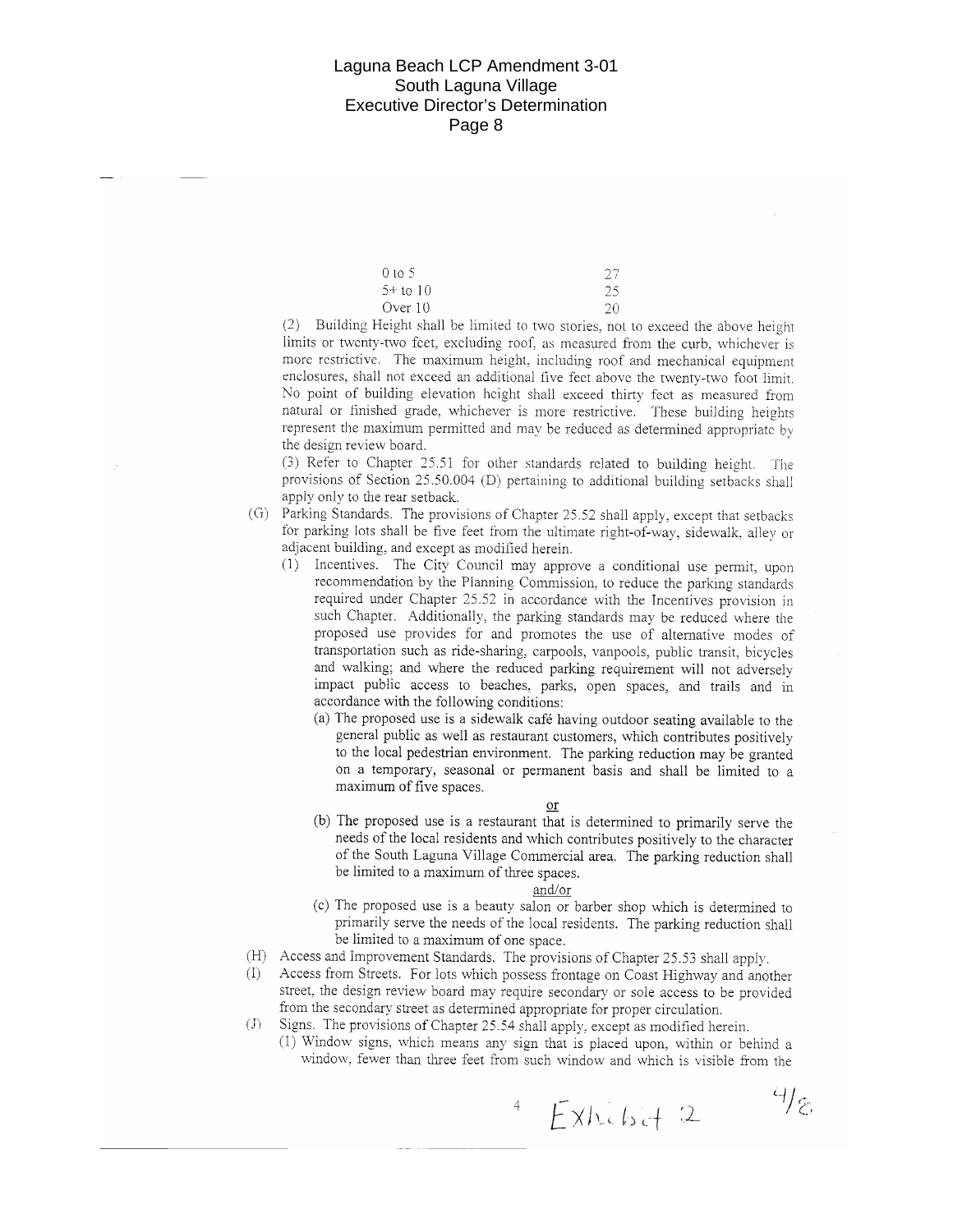exterior of the window, shall be limited to a maximum of 10% of the window area, up to a maximum of five  $(5)$  square feet and three  $(3)$  window signs per site.

- (2) Individual logos (company symbol or trademark) on any exterior commercial sign shall be limited in size, as determined by the Planning Commission.
- (K) Loading space. Loading spaces shall be provided as required by the design review board.
- (L) Trash and Outdoor Storage Areas. Areas for trash or outdoor storage shall be provided. Such areas shall be enclosed and architecturally screened in such a manner as to conceal all trash or stored material from public view and shall be subject to approval by the design review board.
- (M) Landscaping. Landscaping shall be provided subject to design review approval, except that parking lot landscaping shall, at a minimum, conform to the standards specified in Chapter 25.52.

#### 25.25.010 Performance Standards/Design Criteria

The South Laguna Village Commercial Zone is located in close proximity to residential areas; commercial properties frequently share a functional and/or visual relationship with residential properties. It is therefore necessary for special attention to be placed on the compatible design and orientation of development in the South Laguna Village Commercial Zone. The following performance standards shall be used for the purpose of evaluating the development proposals in this Zone. The standards are general in nature and are to be applied on a site-specific basis. They are intended to serve as a guide for achieving proper design and to supplement other design criteria used by the design review board.

- (A) New development shall be designed to be compatible with nearby residential areas. This shall involve preservation of the character and integrity of residential areas and maintaining an appropriate visual and functional interrelationship between residential and commercial uses. Potentially intrusive design elements such as traffic circulation and light and glare shall be designed to avoid interference with the residential environment.
- (B) The height, scale, mass and bulk of buildings shall not be overbearing in relation to nearby residential structures. Height, scale, mass and bulk shall also be a function of their proximity to residential structures. Height, scale, mass and bulk shall also be a function of their proximity to residential structures, with buildings in close proximity made to adhere to a similar scale of development. Potential view impediments shall also be considered.
- (C) The first floor of buildings should be located at the grade of the adjacent Coast Highway public sidewalk, and the building frontage on Coast Highway should be utilized for retail uses.
- (D) All parking facilities, including surface parking, tuck-under parking or parking structures, must be designed to maintain a pedestrian-friendly streetscape through screening, minimizing size, integrating the opening with the overall architecture, and using aesthetic amenities such as gates, landscaping and special paving.
- (E) Architectural styles and features shall be compatible with and complimentary to nearby residential structures to the extent commercial and residential structures share a visual relationship. All architectural planning and design should maintain and/or enhance the diverse architectural character of the South Laguna Village Commercial

 $5/8$  $Exthch+2$  $5<sub>1</sub>$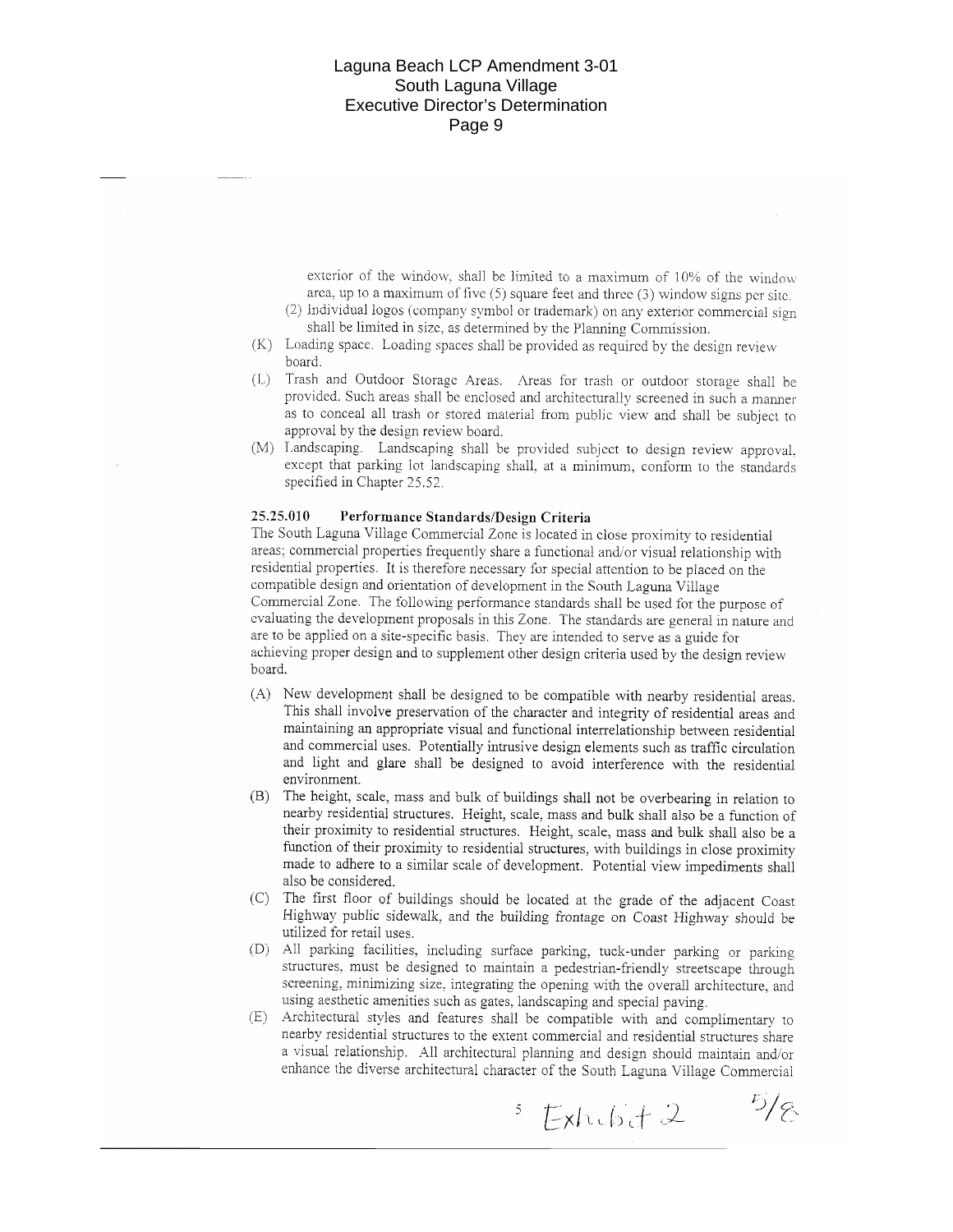Zone. Rooflines shall be compatible with the historic character of the surrounding area. Gabled roofs are encouraged.

- (F) Landscaping shall be utilized and designed to help make commercial development more compatible with nearby residential areas to the extent practicable. Clustered, informal planting schemes are encouraged to reflect a natural, unstructured theme. Landscape themes should include diversity in height, form, texture and color of plant material as well as a mixture of container sizes for particular plant types to achieve an informal theme. Existing landscape that enhances the scenic character of the Zone should be preserved.
- (G) Commercial signage shall be designed so as not to interfere with residential areas. This shall involve the lighting, location, orientation and size of signs.
- (H) Every use shall operate in such a manner as to not be objectionable to adjacent residential neighborhoods.

#### 25.25.020 **Streetscape Guidelines**

Provide streetscape improvements on both sides of the street, including street trees, median improvements and plantings, lighting, benches and related improvements, with reference to the Landscape and Scenic Highways Resource Document or as approved in the Streetscape Capital Improvement Program.

#### 25.25.030 **Right-of-Way Dedication Requirement**

Pursuant to Chapter 25.53 regarding access and improvement requirements, fifty feet of right-of-way from the Coast Highway centerline shall be dedicated to the City to provide for sidewalk and other street improvements.

SECTION 2: This Ordinance is exempt from compliance with the California Environmental Quality Act (CEQA) pursuant to Section 15061(b)(3) of the State CEQA

Guidelines.

SECTION 3: If any section, subsection, sentence, clause or phrase of this Ordinance is for any reason held to be unconstitutional or otherwise invalid, such invalidity shall not affect the validity of this entire Ordinance or any of the remaining portions hereof. The City Council hereby declares that it would have passed this Ordinance, and each section, subsection, subdivision, sentence, clause or phrase hereof, irrespective of the fact that any one or more sections, subsections, subdivisions, sentences, clauses or phrases be declared unconstitutional or otherwise invalid.

 $46/8$ Exhibit 2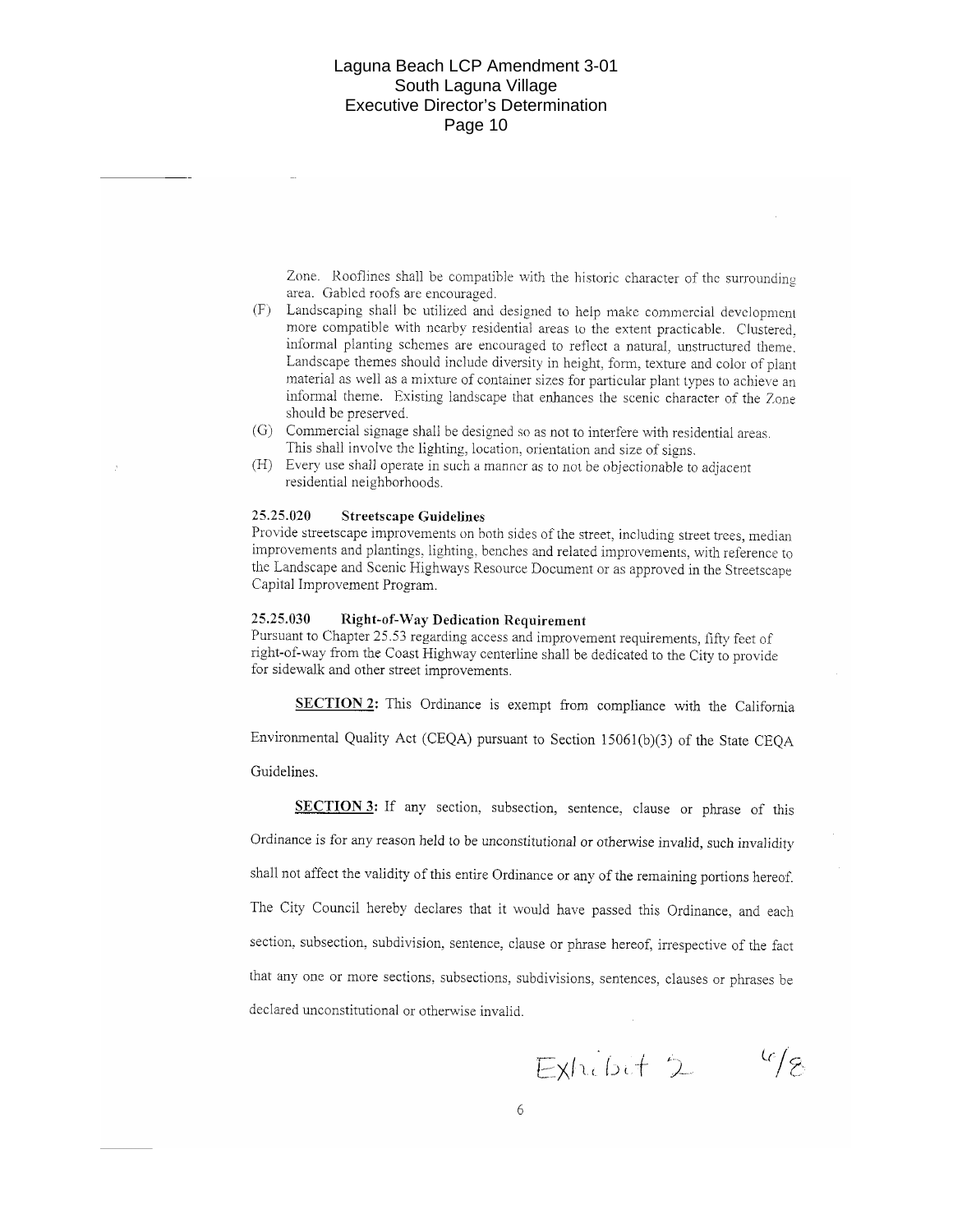SECTION 4: The City Clerk of the City of Laguna Beach shall certify to the passage and adoption of this Ordinance and shall cause the same to be published in the manner required by law in the City of Laguna Beach. This Ordinance shall become effective on the expiration of thirty (30) days from and after the date of its adoption.

ADOPTED this 6th day of January, 2009.

<u>U Ly Nory V</u><br>Kelly Boyd Mayor

1/ε

ATTEST:

I, MARTHA ANDERSON, City Clerk of the City of Laguna Beach, California, do hereby certify that the foregoing Ordinance No. 1492 was introduced on December 9, 2008, and adopted at a regular meeting of the City Council on January 6, 2009, by the following vote:

AYES: COUNCILMEMBER(S): Pearson, Iseman, Rollinger, Egly, Boyd

NOES: COUNCILMEMBER(S): None

ABSENT: COUNCILMEMBER(S): None

Nactle Chileson

Exhibit 2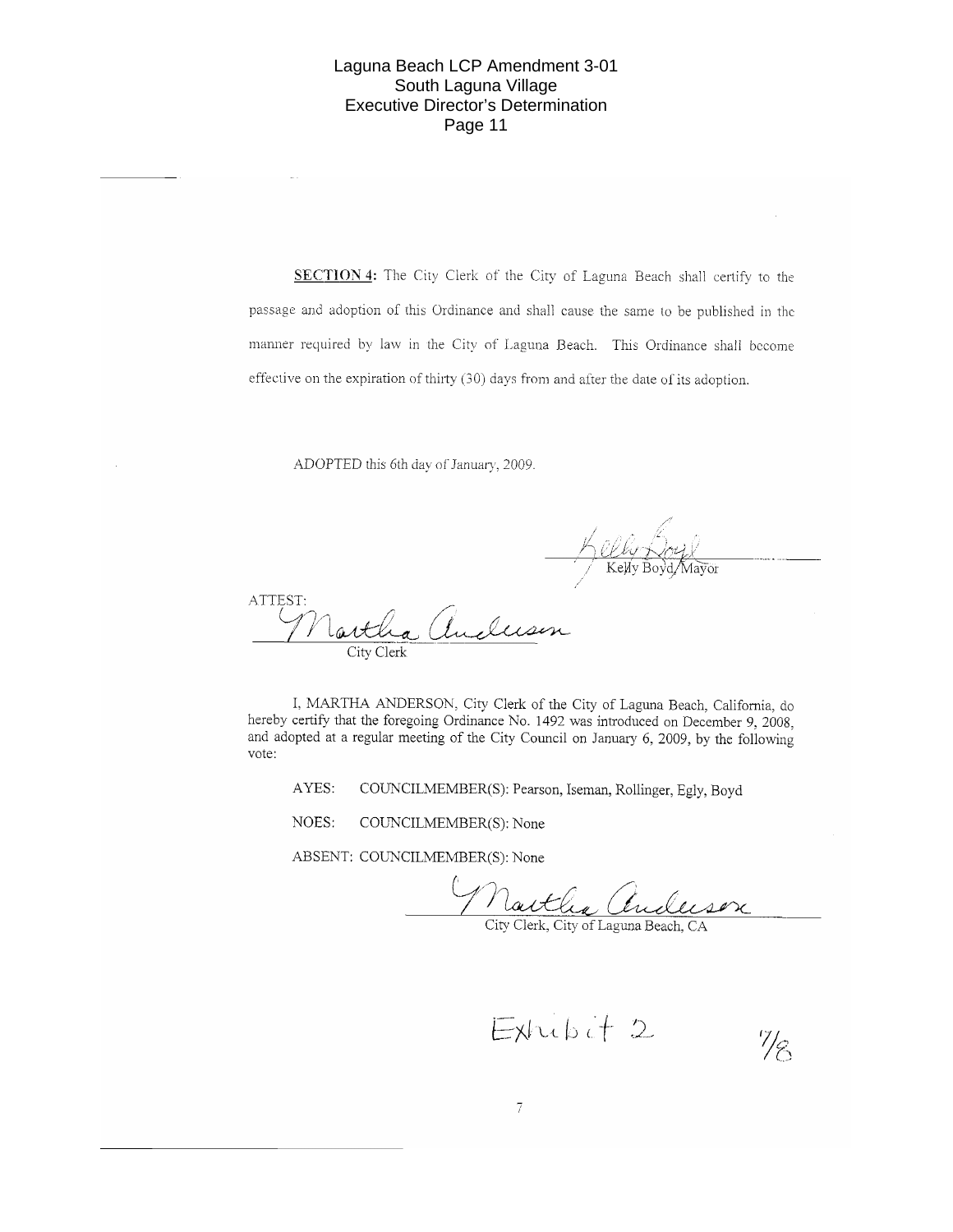

Exhibit 2 8/8